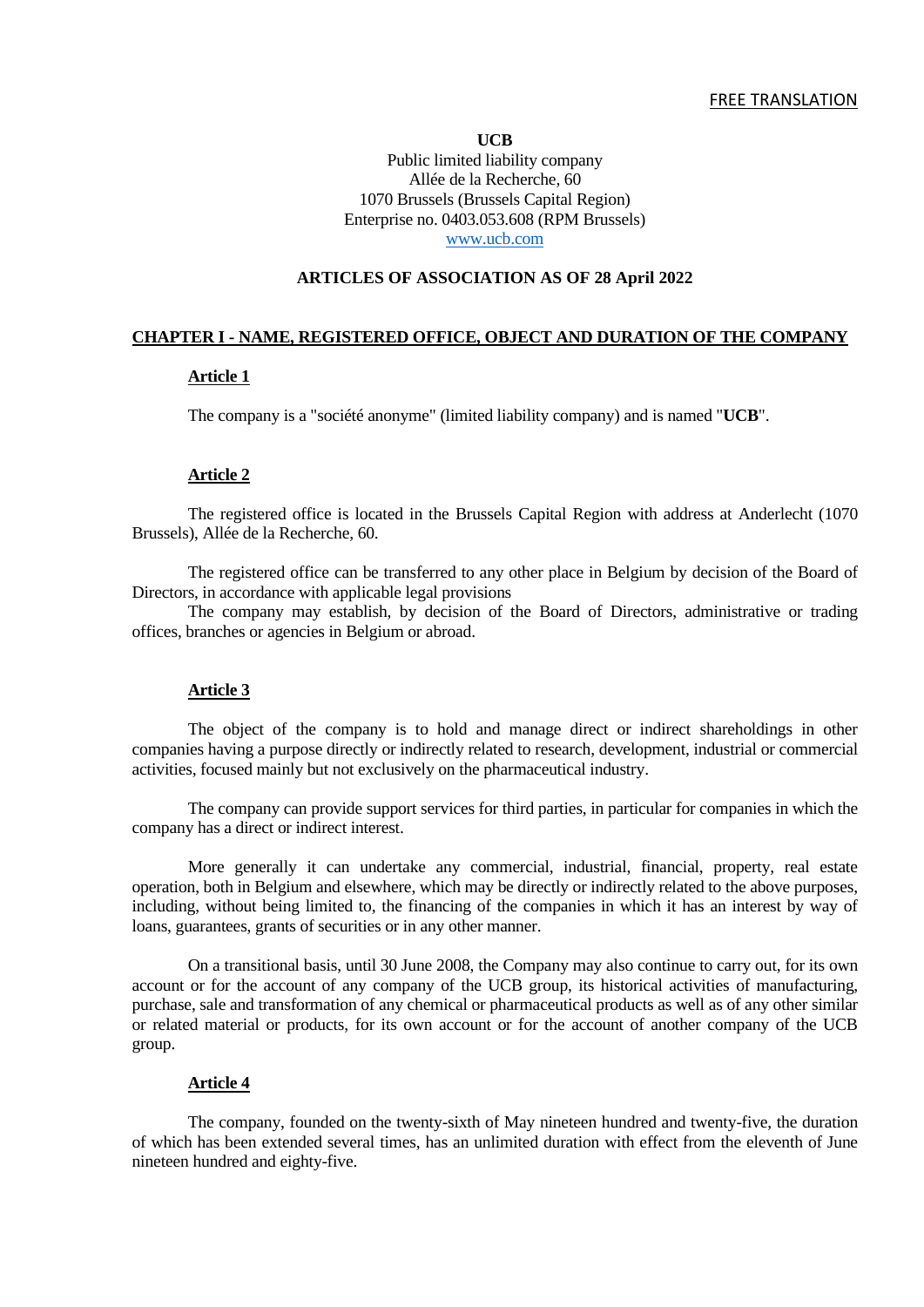## **CHAPTER II - CAPITAL, SHARES, SUBSCRIPTION AND PAYMENT**

### **Article 5**

The capital is five hundred eighty-three million five hundred and sixteen thousand and nine hundred and seventy-four euros ( $\epsilon$  583,516,974) represented by hundred and ninety-four million five hundred and five thousand six hundred fifty-eight (194,505,658) shares without par value, fully paid.

## **Article 6**

The capital can be increased one or more times by a decision of a General Meeting of shareholders constituted under the conditions required to modify the Articles of Association.

The Board of Directors is authorized to increase the share capital amongst other by way of the issuance of shares, convertible bonds or subscription rights, in one or more transactions, within the limits set by law,

- i. with up to 5% of the share capital at the time of the decision of the Board of Directors to make use of this authorization, in the event of a capital increase with cancellation or limitation of the preferential subscription rights of the shareholders (whether or not for the benefit of one or more specific persons who are not part of the personnel of the Company or of its subsidiaries, as defined in the Belgian Code of Companies and Associations),
- ii. with up to 10% of the share capital at the time of the decision of the Board of Directors to make use of this authorization, in the event of a capital increase without cancellation or limitation of the preferential subscription rights of the existing shareholders.

In any event, the total amount by which the Board of Directors may increase the share capital by a combination of the authorizations set forth in (i) and (ii) above, is limited to 10% of the share capital at the time of the decision of the Board of Directors to make use of this authorization.

The Board of Directors is moreover expressly authorized to make use of this authorization, within the limits as set out under (i) and (ii) of the second paragraph above, for the following operations:

- 1. a capital increase or the issuance of convertible bonds or subscription rights with cancellation or limitation of the preferential subscription rights of the existing shareholders,
- 2. a capital increase or the issuance of convertible bonds or subscription rights with cancellation or limitation of the preferential subscription rights of the existing shareholders for the benefit of one or more specific persons who are not part of the personnel of the Company or of its subsidiaries, as defined in the Belgian Code of Companies and Associations, and
- 3. a capital increase by incorporation of reserves.

Any such capital increase may take any and all forms, including, but not limited to, contributions in cash or in kind, with or without share premium, with issuance of shares below, above or at par value, the incorporation of reserves and/or share premiums and/or profits carried forward, to the maximum extent permitted by the law.

Any decision of the Board of Directors to use this authorization requires a 75% majority within the Board of Directors.

This authorization is granted for a period of two (2) years as from the date of the publication in the appendices to the Belgian Official Gazette of the resolution of the Extraordinary Shareholders Meeting held on 28 April 2022.

The Board of Directors is empowered, with full power of substitution, to amend the Articles of Association to reflect the capital increase(s) resulting from the exercise of its powers pursuant to this article

### **Article 7**

When the increase in capital approved by the Board of Directors includes a share premium, the amount of such premium, after any deduction of costs, shall be allocated in full to a reserve account designated "Share premium account.

## **Article 8**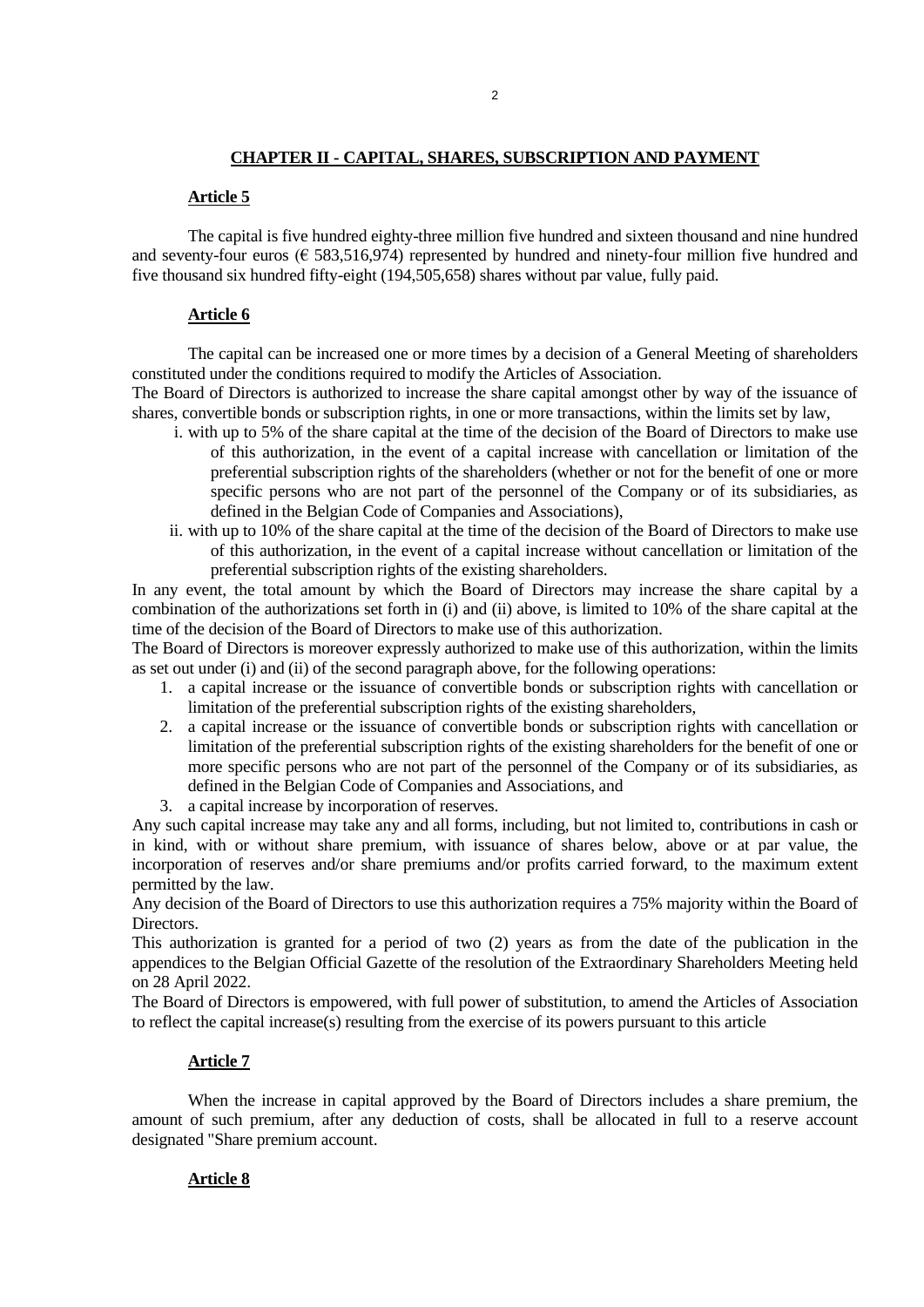In the case of an increase in capital payable in cash, the new shares to be issued shall be preferentially offered to the shareholders, in proportion to the number of shares they hold.

The opening date for such subscription and the period allowed for the exercise of preferential subscriptions shall be fixed by the General Meeting or by the Board of Directors within the framework of the authorised capital and in accordance with applicable legal provisions of the Belgian Code of Companies and Associations.

In the interests of the company, however, this preferential right to subscribe can be restricted or cancelled by a General Meeting constituted under the conditions required to modify the Articles of Association, or by the Board of Directors within the framework of the authorised capital.

The Board of Directors has, in all cases, the authority to sign agreements with third parties including clauses and conditions that it deems appropriate to ensure the subscription of the shares to be issued.

### **Article 9**

Calls for further payments on shares that are not fully paid shall be decided unrestrictedly by the Board of Directors.

Any shareholder who, after one month's notice given by registered letter, fails to make such further payment, shall be liable to pay the company interest calculated at the discount rate of the National Bank plus two percent with effect from the date, on which the payment is due.

The Board of Directors can, in addition, after a second notice has remained unanswered for one month, pronounce the shareholder default and have his shares sold on the stock exchange, without prejudice to its right to claim any amounts outstanding plus any damages and interest.

The exercise of the right to vote appertaining to shares, on which payments have not been made, is suspended so long as such payments, properly demanded and due, have not been fully made.

With the authorisation of the Board of Directors, shares can be wholly or partly paid up in advance. This authorisation can only be made conditionally.

#### **Article 10**

Any reduction in capital can only be made by a decision of a General Meeting constituted under the conditions required to modify the Articles of Association, with all shareholders in identical situations being treated equally and in accordance with applicable legal provisions of the Belgian Company Code and Associations.

The notice calling the meeting shall indicate the manner by which the proposed reduction will be made and the purpose of the operation.

## **CHAPTER III - SHARES AND THEIR TRANSFER**

## **Article 11**

a) Shares are registered or dematerialized shares, at the request of the shareholder, and in accordance with the law.

b) Any shareholder holding shares not fully paid who wishes to transfer all or part of his shareholding, should notify his intention by registered letter to the Board of Directors, indicating the name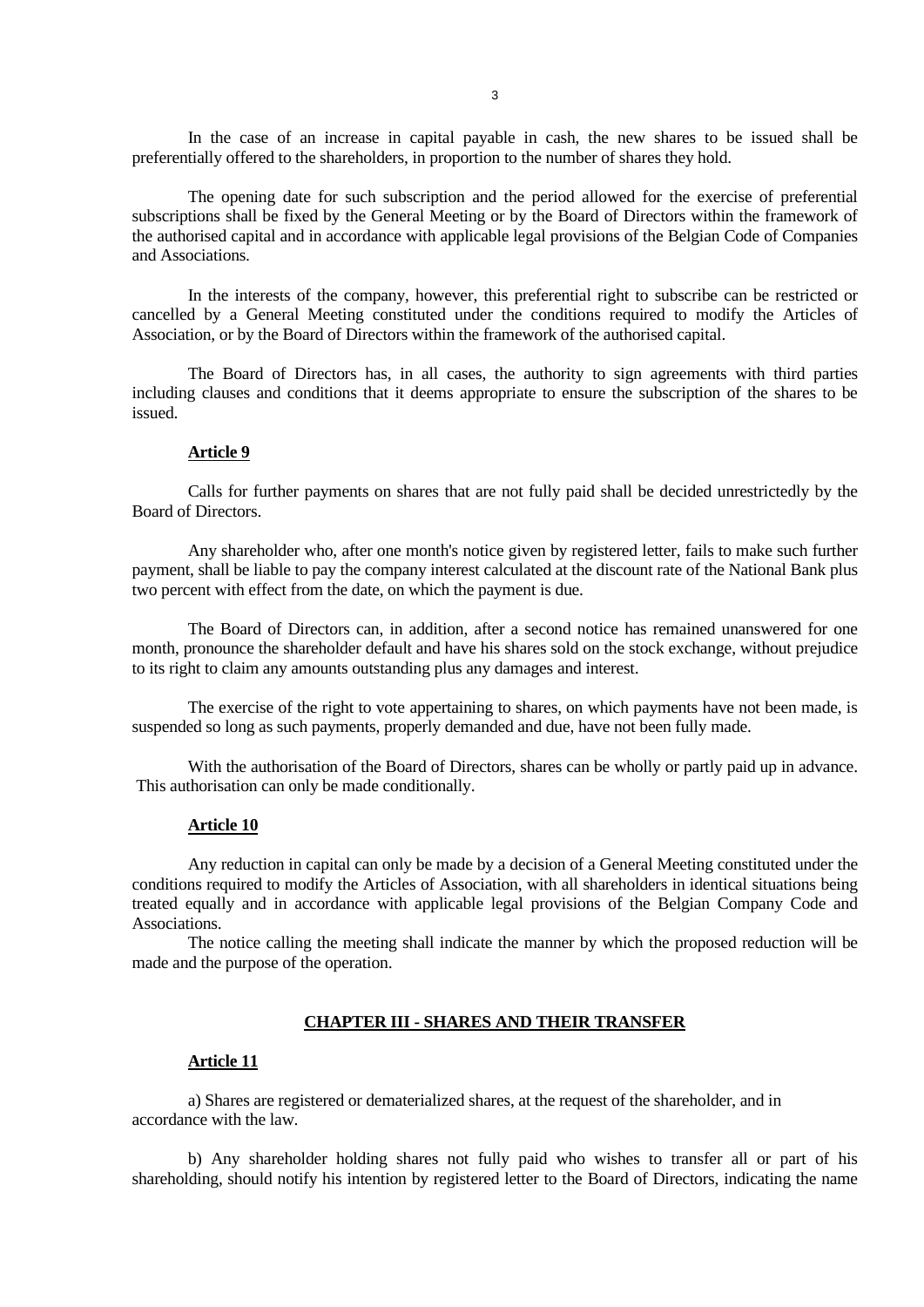of the candidate to be approved, the number of shares offered for sale, the price and the proposed terms of sale.

The Board of Directors may, by registered letter, oppose this sale within a month of such notification, by presenting another candidate as purchaser to the selling shareholder. The candidate proposed by the Board will have a right of pre-emption on the shares offered for sale, unless the proposed seller withdraws from the sale within fifteen days. The right of pre-emption will be exercisable at a unit price corresponding to the lower of the two following amounts:

- the average closing price of a UCB ordinary share on the "marché continu" of the Euronext Brussels in the thirty Stock Exchange working days preceding the notification under the preceding paragraph, reduced by the amount still to be paid up;

- the unit price offered by the third party proposed for approval.

The abovementioned notification by the Board of Directors shall be taken as notification of the exercise of the right of pre-emption in the name and for the account of the purchasing candidate presented by the Board.

The price will be payable within the month of this notification without prejudice to any more favourable conditions offered by the third party presented for approval.

c) If the Board does not reply within the period of a month from notification set out in the first paragraph of sub-section b) above, the sale may take place on conditions no less favourable than those set out in the abovementioned notification for the benefit of the candidate presented for approval.

#### **Article 12**

The rights and obligations attached to a share shall remain attached to such share no matter who holds it. Possession of a share implies adhesion to the Articles of Association of the company and to the decisions of the General Meeting and of the Board of Directors, or in general to those taken in compliance with these Articles of Association. The Company and its direct subsidiaries may acquire the Company's shares if the General Meeting has authorized such acquisition in accordance with the Belgian Code of Companies and Association or, without such an authorization in the specific instances set out in the aforementioned Code. The indirect subsidiaries of the Company may acquire the Company's shares under the conditions of the Belgian Code of Companies and Associations. The Company and its direct and indirect subsidiaries may dispose of the Company's shares under the conditions of the Belgian Code of Companies and Associations.

## **Article 13**

The shares are indivisible as far as the company is concerned. If several persons have rights to the same share, the company can suspend the exercise of the voting rights appertaining to it, until such time as one person only shall be designated as the holder of the voting rights of the share vis-à-vis the company.

## **Article 14**

The company can issue bonds, and even mortgage bonds, by a decision of the Board of Directors, which shall determine the type, the rate of interest and issue, the method and the time of redemption and reimbursement of such bonds, and all other conditions of their issue.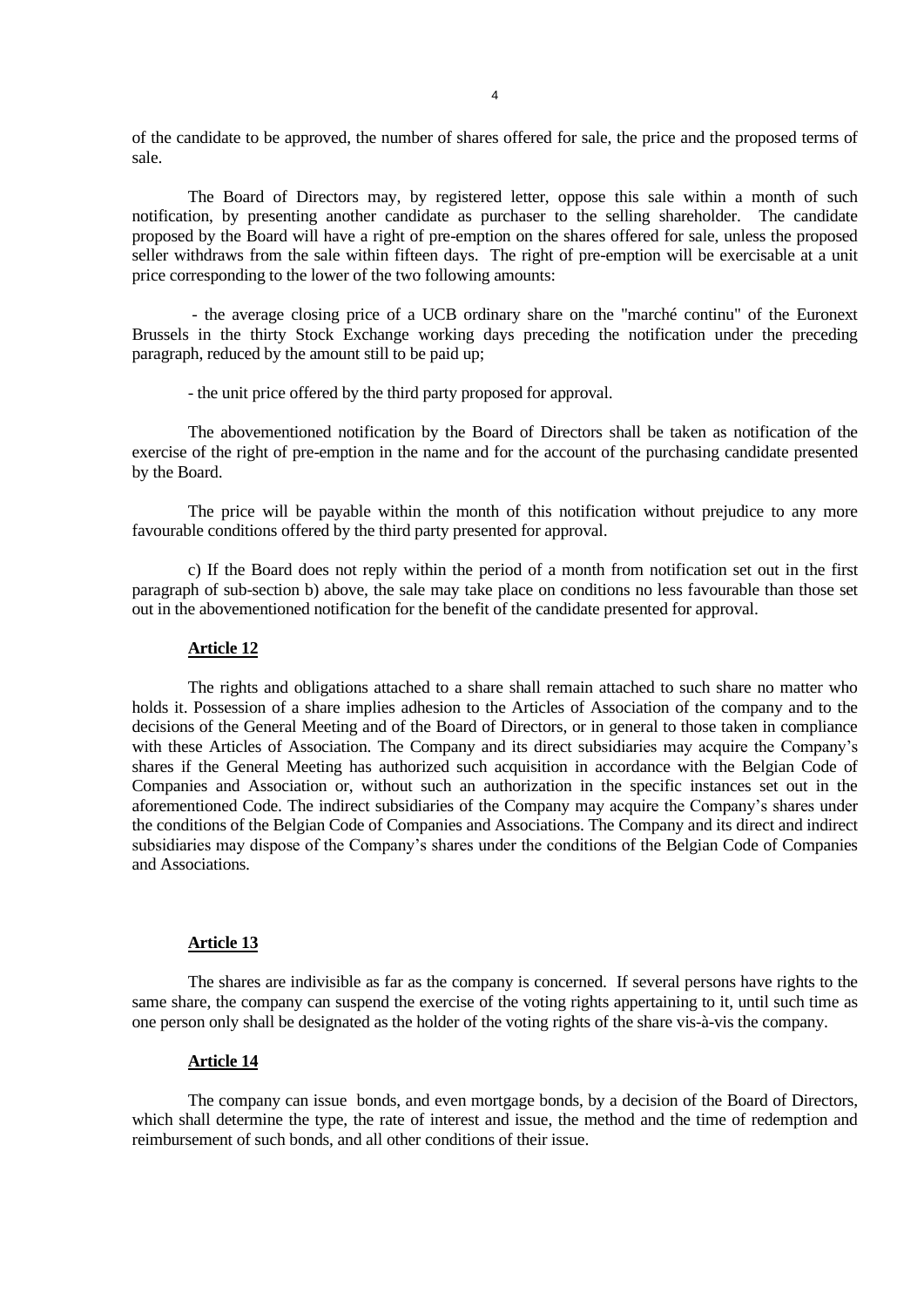The company can issue either convertible bonds or rights of subscription, attached or non-attached to other shares, in accordance with applicable legal provisions of the Belgian Code of Companies and Associations.

The registered share register or registered bond register(s) of the Company may be held either on paper or via electronic means as are legally permissible at any given point in time.

## **CHAPTER IV - MANAGEMENT**

## **Article 15**

"The Company shall be managed by a Board of Directors having at least three members, whether shareholders or not, appointed by the general meeting for a term ending at the latest at the end of the fourth annual shareholders' meeting following the date their appointment has become effective. The general meeting can, at all times, end the mandate of each director without any reason and with immediate effect.

Outgoing Directors are eligible for re-election. The period of office of outgoing Directors, who are not re-appointed, ceases immediately on the closing of the Ordinary General Meeting.

The General Meeting shall determine the fixed or variable remuneration of the Directors and the value of their attendance vouchers, to be charged to operating expenses.

### **Article 16**

The Board shall elect a Chair from amongst its members and, if it deems appropriate, one or more Vice Chairs.

# **Article 17**

The Board of Directors shall meet on being summoned by its Chair, a Vice Chair or the Director replacing them, as often as the interests of the company require.

It shall be summoned whenever at least two of its members so request.

The meetings shall be held at the place indicated in the summons. Board meetings can also validly be held using video, telephone, internet or any other electronic based means, which allow a jointly deliberation.

#### **Article 18**

The Chair, the Vice Chair or the Director who replaces them shall preside at the meetings of the Board of Directors.

The Board cannot validly transact business unless a majority of the members are present or represented. The quorum of those present shall be calculated in relation to the number of directors voting and without taking account of those who, in application of the Belgian Code of Companies and Associations , are obliged to withdraw from the discussion. If the number of Directors is insufficient, the Directors shall be summoned by ordinary letter, e-mail or other electronic document to a further meeting. The decisions of this second Board meeting shall be valid however many members are present or represented.

Any Director who is unable to attend can delegate another member of the Board to represent him and to vote in his name by ordinary letter, e-mail or other electronic document. No Director shall, however, represent more than one of his colleagues.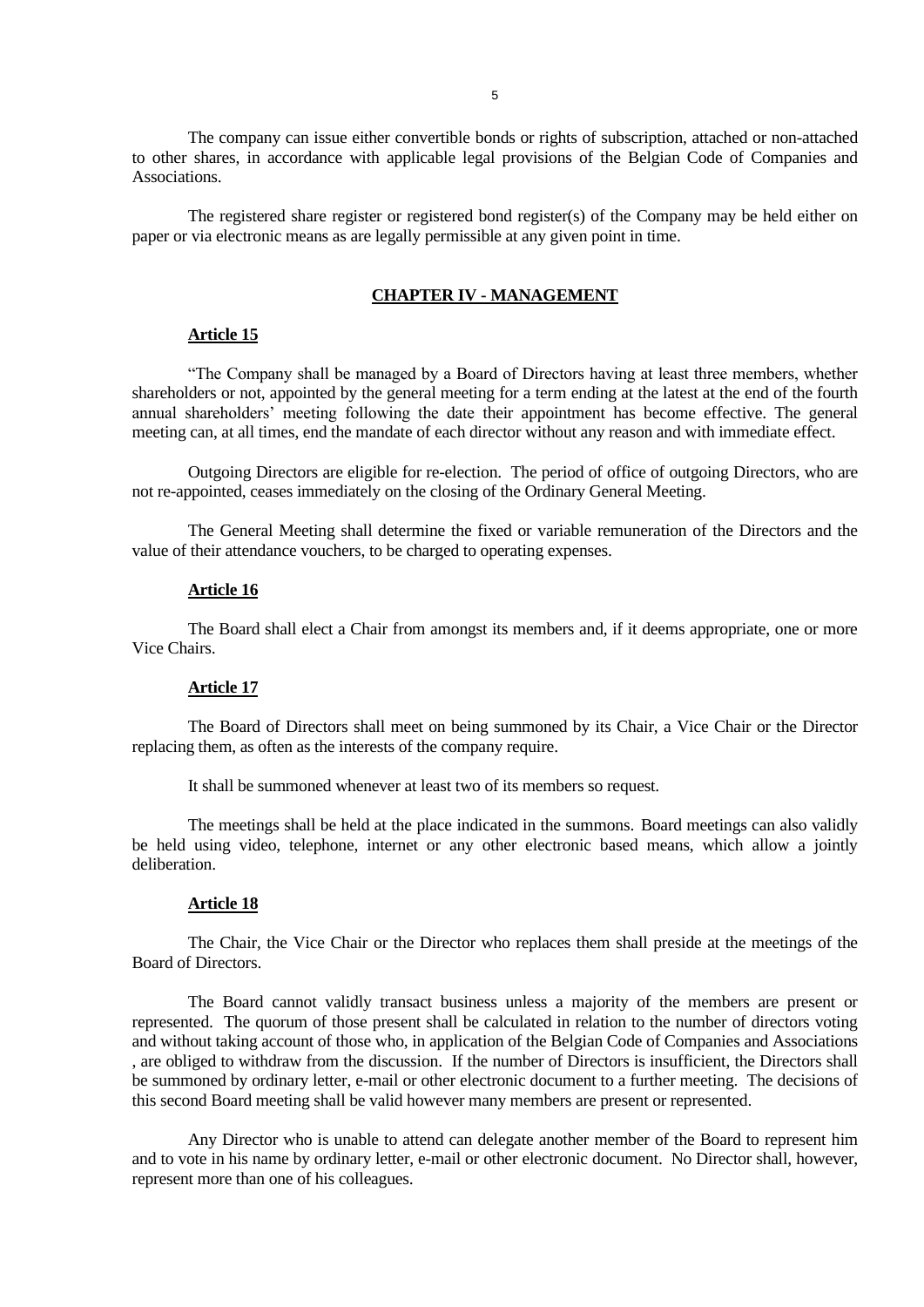Decisions are taken by a majority of votes; should there be a tie, the vote of the Chair of the meeting shall be decisive.

The decisions of the Board of Directors may be taken by the unanimous consent of the Directors expressed in writing, except for decisions requiring a notarial deed, in accordance with applicable legal provisions of the Belgian Code of Companies and Associations.

## **Article 19**

The proceedings of the Board shall be set down in minutes, to be kept in a special register and signed by the Chair and the Vice-Chair, as well as any other directors present at the meeting who express their wish to do so. In the event the Chair or the Vice-Chair are unable to sign for any reason, any other director can sign the minutes.

Copies of the minutes to be produced in court or elsewhere shall be signed either by the Chair¬ of the Board of Directors or by one or several Directors having representation powers. The extracts are signed either by the Chair of the Board of Directors, or by one or several Directors, or by the Secretary General, or by the General Counsel.

### **Article 20**

The Board of Directors creates within the Board consultative committees, including:

- An Audit Committee in accordance with article 7:99 of the Belgian Code of Companies and Associations, with at least the missions set out in there; and,
- A Governance, Nomination & Compensation Committee which includes the Remuneration Committee as required pursuant to article 7:100 of the Belgian Code of Companies and Associations.

The Board of Directors can create other consultative committees within the Board, and determines their composition and powers.

The Board of Directors shall have the broadest powers to perform any actions required or appropriate for carrying out the object of the company, except for those which the law reserves to the General Meeting of shareholders.

The Board shall determine the powers attached to the functions, delegations and mandates provided for in the preceding paragraphs.

## **Article 21**

Without prejudice to its right to appoint special representatives for tasks decided by it, the Board may entrust the day-to-day administration of the company to one or more persons, whether Directors or not, acting jointly or separately.

The Board of Directors may also set up an executive committee, of which it determines the composition and powers.

#### **Article 22**

Without prejudice to Article 21 of these Articles of Association, the company will be validly represented by two Directors acting jointly, whether before the courts as plaintiff or defendant, or vis-à-vis third parties for all acts, including those involving a ministerial or public officer. They will not need to be covered in any instance, vis-à-vis third parties, by a prior decision of the Board of Directors.

# **CHAPTER V - SUPERVISION AND CONTROL**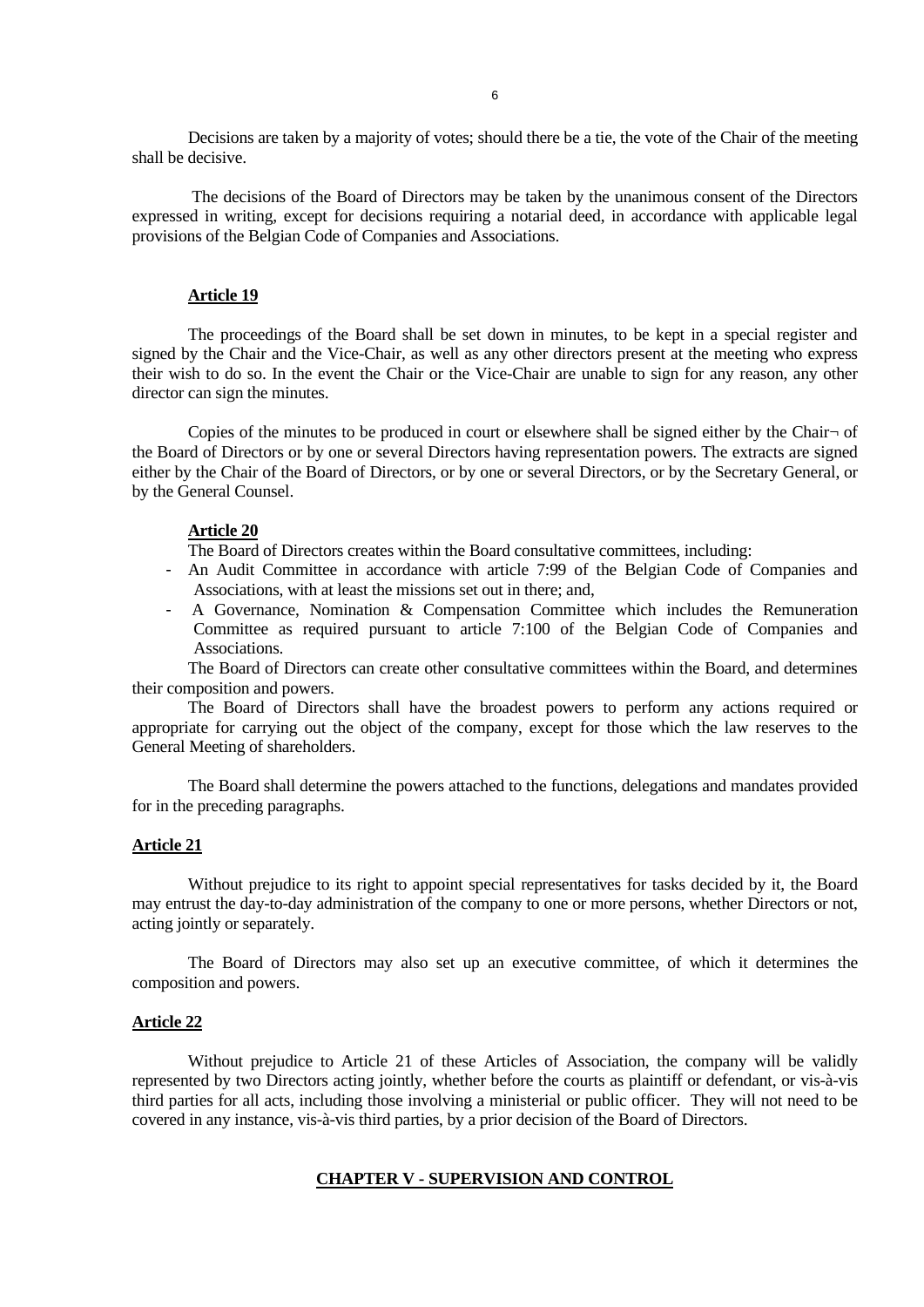#### **Article 23**

The company's operations are supervised by one or more auditors, appointed and dismissed by the General Meeting, according to the provisions of the law. If several auditors are appointed, they constitute a collegiate body. They can divide the duties of supervising the company amongst themselves.

### **Article 24**

The auditors are appointed for a three-year period.

Outgoing auditors are eligible for re-appointment, subject to the applicable legal dispositions of the Belgian Code of Companies and Associations .

Their period of duty terminates at the end of the Ordinary General Meeting.

# **Article 25**

The auditors are entitled, at any time, to examine the books, correspondence, minutes and generally all the documents and files of the company without removing them. They are entitled to ask for any explanation or information from the company's Directors, agents or employees and to undertake any verifications, which they deem necessary.

They are entitled to require the Directors to make available to them at the company's registered office all information concerning affiliated companies or other companies linked by a participating interest, insofar as they deem this information necessary to verify the company's financial position.

They are entitled to require the Directors to ask third parties for confirmation of amounts due or receivable and of other relationships with the company being verified.

# **Article 26**

The auditors shall draw up a detailed written report for the Ordinary General Meeting in accordance with applicable legal provisions of the Belgian Code of Companies and Associations.

## **Article 27**

The auditors shall attend the General Meetings whenever the meeting is to transact business on the basis of a report drawn up by them. They are entitled to speak at the meeting on matters relating to the performance of their duties.

#### **Article 28**

The auditors are liable to the company for faults committed by them in carrying out their duties.

## **Article 29**

The auditors shall perform their duties in respect of joint works councils ("conseils d'entreprise") pursuant to and within the limits of the provisions of the law.

# **Article 30**

The emoluments of the auditors shall consist of a fixed amount determined at the beginning and for the duration of their period of duty by the General Meeting in each particular case. These can be modified with the approval of the parties. They shall be charged to the general expenses of the company.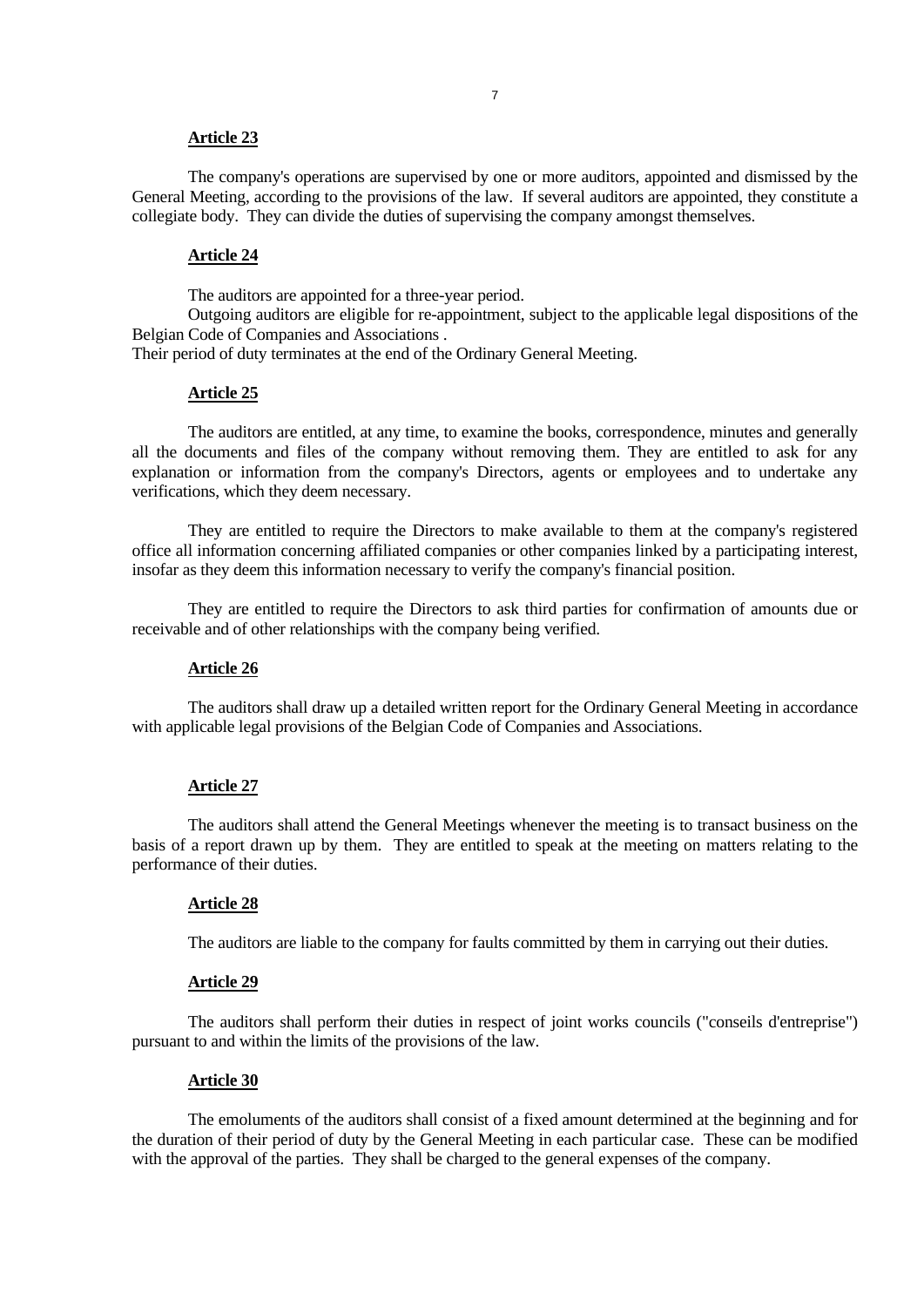The auditors shall not receive any advantage from the company, of any kind whatsoever, other than these emoluments. The company shall not grant loans or advances nor give nor constitute guarantees for the benefit of the auditors.

### **CHAPTER VI - GENERAL MEETINGS**

## **Article 31**

The General Meeting, having been validly convened, represents all the shareholders. It has the powers set out by the law and by these Articles of Association. Its decisions are binding on all shareholders, even those absent, legally incapable or dissenting.

## **Article 32**

An Ordinary General Meeting shall be held every year at the registered office or any other place mentioned in the summons, on the last Thursday in April, at 11.00 a.m.

If this day is a holiday, the meeting will take place on the first working day thereafter at the same time.

The meeting shall hear the reports of the Board of Directors and the auditor(s), shall discuss the annual accounts and take all decisions appertaining thereto, shall decide by a special vote on the remuneration report, shall decide by a special vote on the discharge to be given to the Directors and auditors and, if need be, shall re-elect or replace the retiring Directors and auditors.

The notice calling the Ordinary General Meeting must include on the agenda the discussion of the reports of the Board of Directors and of the auditor(s), the discussion and adoption of the annual accounts, the discussion of the remuneration report, the discharge to be given to the Directors and auditor(s), the reelection and replacement of outgoing Directors and auditors or of those whose seat is vacant and, if applicable, any other item required under the Belgian Code of Companies and Associations or any applicable law or regulation

A special or Extraordinary General Meeting can also be convened any time that the interests of the company so require.

It must be convened when shareholders representing at least one-tenth of the shares so request.

#### **Article 33**

General Meetings, whether ordinary, special or extraordinary, shall be convened by a notice from the Board of Directors or the auditor(s).

#### **Article 34**

The convening notices for every general meeting include at least the information required by the Belgian Code of Companies and Associations and shall be announced in accordance with the requirements of the aforementioned Code.

For a continuous period beginning on the date of the publication of the notice of a meeting and until 5 years after the day of such General Meeting, the company shall make available for its shareholders, on its website, at least the information required by the Belgian Code of Companies and Associations.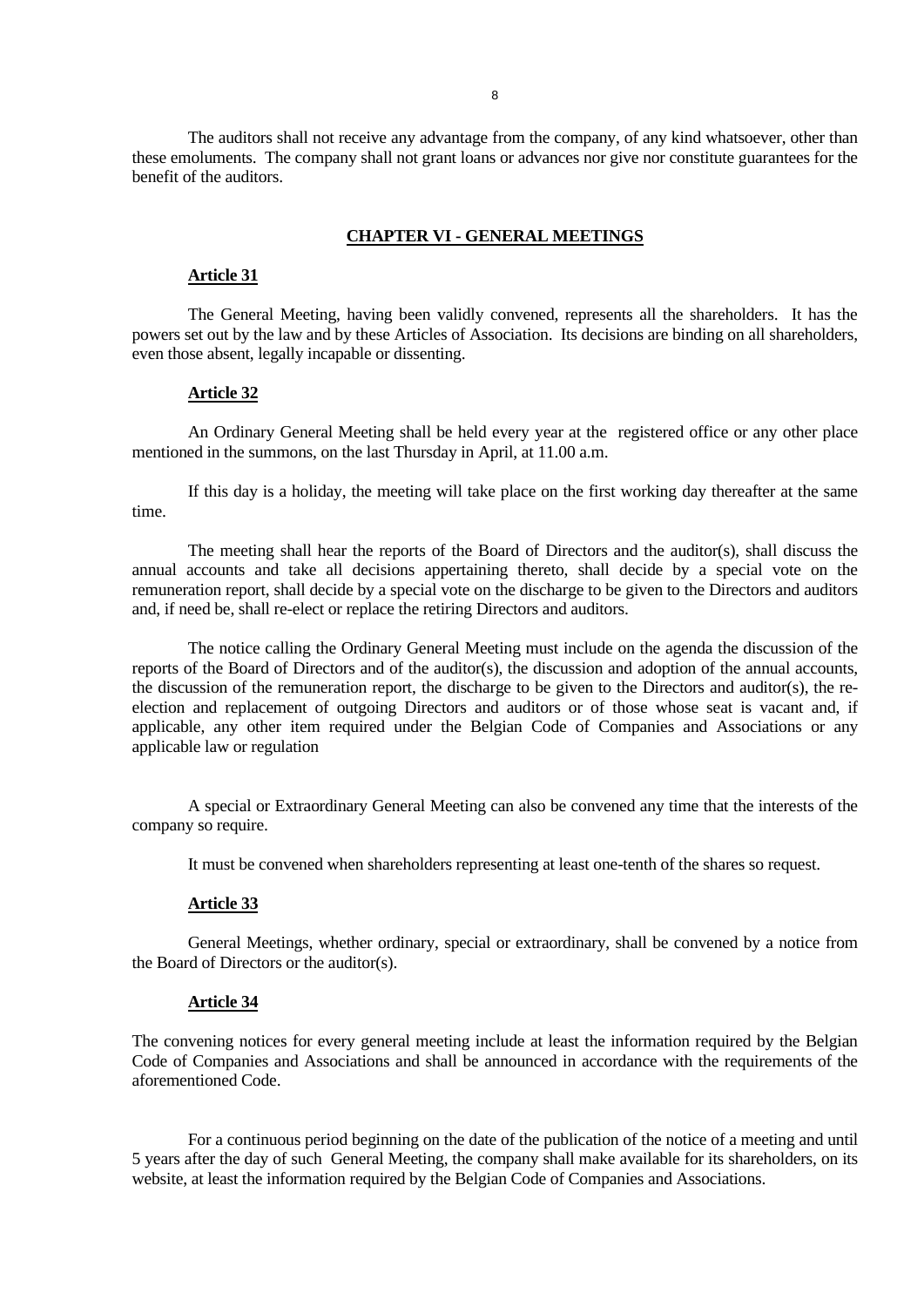#### **Article 35**

The shareholders are admitted to the General Meeting and may exercise their voting rights if they have recorded their shares on the fourteenth day preceding the General Meeting, at midnight (Belgian time), either by registration of the shares in the shareholders' register of registered shares or by registration in the accounts of an authorized custody account keeper or clearing institution, regardless of the number of shares they own on the date of the General Meeting.

The shareholder shall notify his wish to attend the General Meeting at the latest on the sixth calendar day preceding the date of the General Meeting.

### **Article 36**

Any shareholder can be represented at the General Meeting by a proxy holder of his choice.

The Board of Directors may determine the form of proxies and the manner in which they are sent to the Company (possibly also in electronic form) in accordance with the Belgian Code of Companies and Associations.

If the convening notice so provides, shareholders may vote remotely in advance of the general meeting, by letter or by any other electronic means, using the form provided by the Company, and in accordance with the conditions set out in the convening notice and by article 7:146 of the Belgian Code of Companies and Associations.

If the convening notice so provides, shareholders (and, if applicable, holders of convertible bonds and subscription rights) may participate remotely at a general meeting by means of an electronic communication made available by the Company, and in accordance with the conditions set out in the convening notice and by article 7:137 of the Code of Companies and Associations. If the convening notice implements this paragraph, such convening notice (or a document that can be consulted by the shareholders and to which the convening notice refers) will detail the manner to determine that a shareholder (and, if applicable, a holder of convertible bonds or subscription rights) participates at the general meeting by means of an electronic communication and therefore can be considered as being present.

## **Article 37**

The General Meeting shall be chaired by the Chair of the Board of Directors, and in his or her absence by the Vice Chair, and should none of them be able to attend, by another Director. The Chair shall appoint the Secretary, who may but does not have to be a shareholder, and choose two scrutineers, who may but do not have to be shareholders and who, together with the Directors present, shall constitute the Bureau.

#### **Article 38**

Each share gives the right to one vote.

Any person or entity who acquires or subscribes to beneficial ownership in shares, whether registered or not, in the capital of the company, conferring a right to vote, will be obliged to declare within the period required by law, the number of shares purchased or subscribed for, together with the total number of shares held, when such number in total exceeds a proportion of 3% of the total voting rights exercisable, before any possible reduction, at a General Meeting. The same procedure will have to be followed each time that the person obliged to make the initial declaration mentioned above increases his voting strength up to 5 %, 7.5%, 10% and subsequently for each additional 5% of the total voting rights acquired as defined above or when following the sale of shares, his voting rights fall below one of the limits specified above. The same notification requirements will apply to any instrument, option, future, swap, interest term agreement and other derivative granting its holder the right to acquire existing securities carrying voting rights pursuant to a formal agreement (i.e. an agreement that is binding pursuant to the applicable law) and only on the holders' own initiative. In order for the notification requirements to apply, the holder must either have an unconditional right to acquire existing securities carrying voting rights or be able to make free use of its right to acquire them. A right to acquire securities carrying voting rights is considered to be unconditional if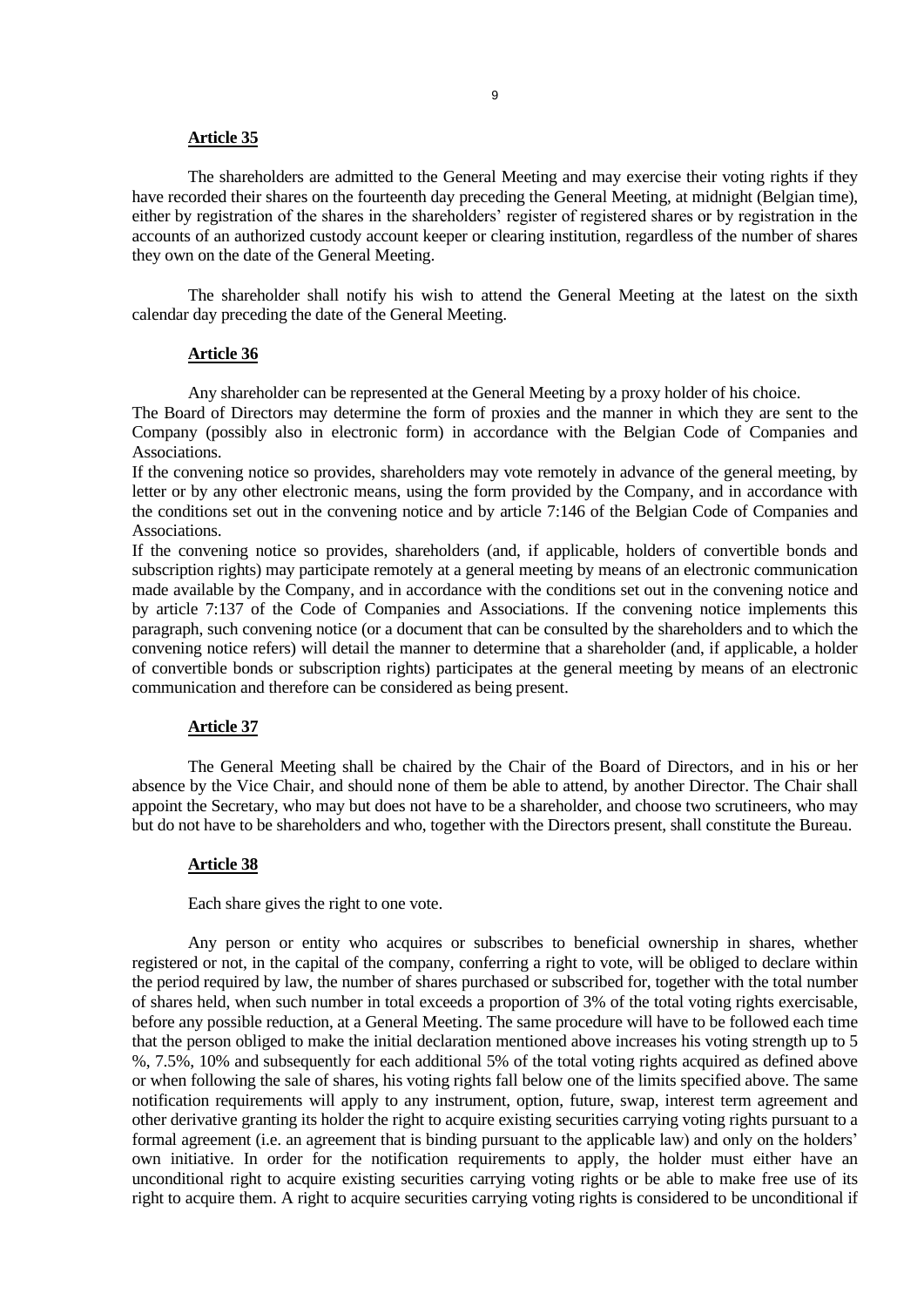it depends merely on an event that can be caused to happen or prevented from happening by the holder of the right. These notifications will occur according to the modalities described in the legislation applicable to the disclosure of large shareholdings in issuers whose securities are admitted to trading on a regulated market. Failure to respect this statutory requirement will be able to be penalized in the manner laid down in the applicable articles of the law of 2 May 2007 on the disclosure of shareholdings in issuers whose securities are admitted to trading on a regulated market.

No-one may at a General Meeting cast a greater number of votes than those relating to such shares as he has, in accordance with the above paragraph, declared himself to be holding, at least twenty days before the date of the Meeting.

# **Article 39**

The General Meeting can only consider items on the agenda, even if they concern the dismissal of Directors or auditors.

Except as otherwise provided by the law or by these Articles of Association, the Meeting's decisions are valid however many shares are represented and are taken by majority vote.

Minutes of the General Meetings shall be signed by the Members of the Bureau and the shareholders who so request.

The minutes of the General Meetings mention for each decision the number of shares for which votes have been validly cast, the proportion of the share capital represented by those votes, the total number of votes validly cast for and against each decision and, if applicable, the number of abstentions. This information is published on the website of the company within the fifteen days following the General Meeting*.* 

Copies of these minutes shall be signed either by the Chair¬ of the Board of Directors, or by one or several Directors having representation powers. The extracts are signed either by the Chair of the Board of Directors, or by one or several Directors, or by the Secretary General, or by the General Counsel..

## **Article 40**

Regardless of the items on the agenda, the Board of Directors has the right to prorogue any ordinary or other General Meeting. It can use this right at any moment, but only after the opening of the discussions. Its decision must be communicated to the General Meeting before the closure of the meeting and be mentioned in the minutes. This communication involves the annulment of all decisions of whatever nature adopted in the course of the meeting. The shareholders must be given notice of a further meeting five weeks later, with the same agenda. The formalities completed to attend the first meeting and, as the case may be, proxies, will remain valid for the second meeting. New filings will be permitted within the periods laid down by the Articles of Association.

# **CHAPTER VII - ACCOUNTING YEAR, ANNUAL ACCOUNTS, DISTRIBUTION, RESERVES**

### **Article 41**

The accounting year shall begin on the first of January every year and shall end on the thirty-first of December.

### **Article 42**

On the thirty-first of December every year, the accounts of the company shall be closed and the Board of Directors shall draw up the annual accounts in compliance with the provisions of the law.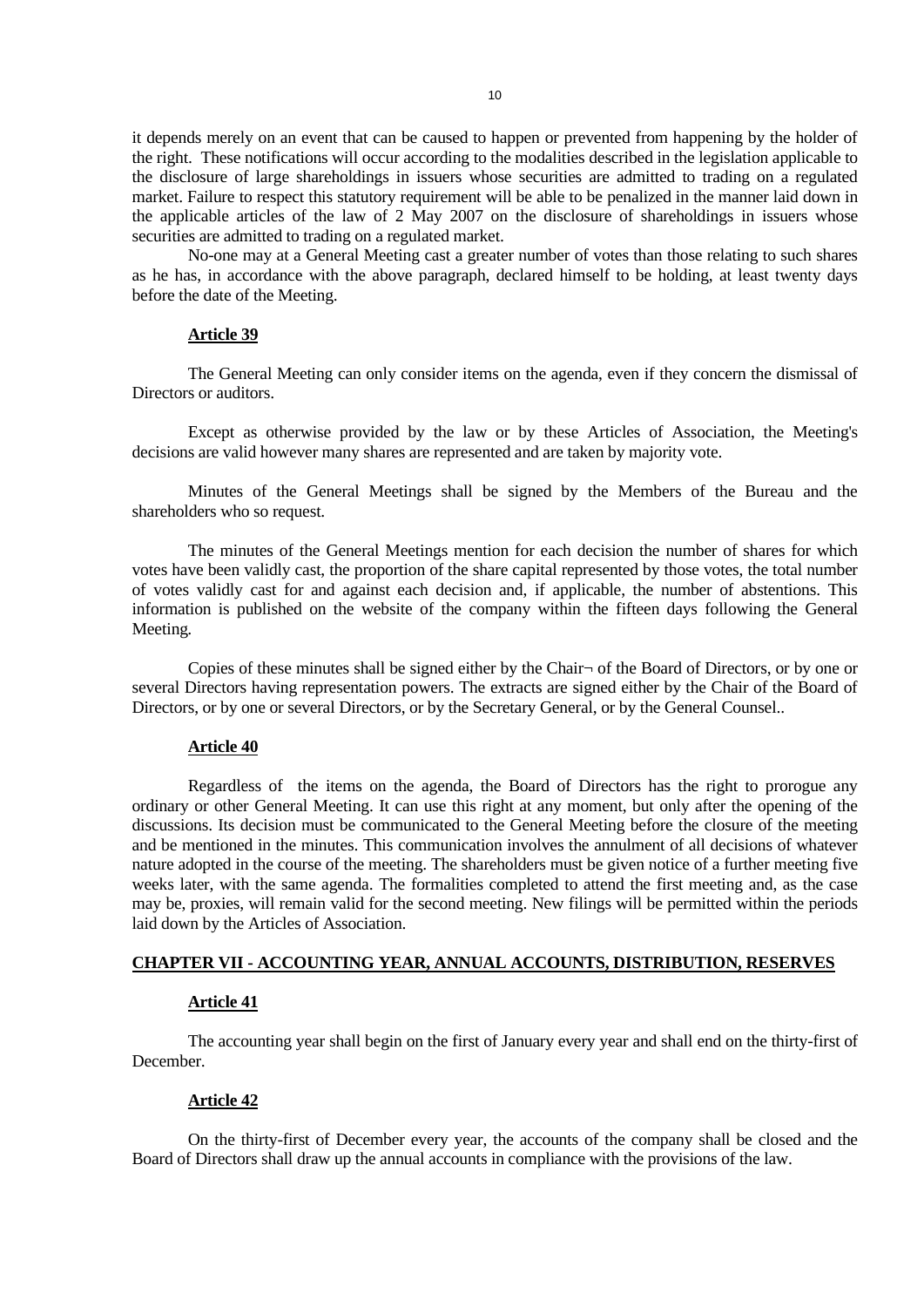The documents, together with the management report of the Board of Directors, shall be submitted to the auditor(s) forty-five (45) days before the Ordinary General Meeting.

The Board of Directors shall prepare an annual report in respect of the annual accounts and consolidated annual accounts in accordance with the Belgian Code of Companies and Associations.

The annual accounts and the other documents required by the Belgian Code of Companies and Associations shall be made available to the shareholders at the registered office, where they can be consulted at least thirty (30) days.

The annual accounts, the report of the directors and the report of the auditor or auditors shall be sent to the registered shareholders at the same time as the notice calling the meeting.

#### **Article 43**

A favourable balance on the profit and loss account after the deduction of all expenses and general charges whatsoever, of necessary depreciation and of provisions for losses in value, shall constitute the net annual profit of the company.

At least five percent of these profits shall be allocated to the creation of a legal reserve fund; this allocation shall be no longer mandatory once the reserve has reached one-tenth of the capital.

The surplus shall be at the disposal of the General Meeting, which shall decide on how to distribute it, after hearing the proposal of the Board of Directors.

The profits to be distributed shall be made up of the profits of the previous trading year, plus the profits carried forward, plus the sums withdrawn from distributable reserves, less losses carried forward, amounts allocated to the legal reserve and to the non-distributable reserves created by application of the law or of the Articles of Association.

No amounts can be distributed, when the net assets are less than the paid up capital plus all reserves, that the law or the Articles of Association stipulate are not to be distributed, or if net assets were to become less than this amount following such distribution.

By net assets should be understood the total assets as presented on the balance sheet less provisions and debts, and in exceptional cases, the non-amortized formation expenses and research and development costs.

#### **Article 44**

Within thirty days of approval, the annual accounts shall be filed, at the company's expense, by the Board of Directors in accordance with applicable legal provisions of the Belgian Code of Companies and Associations.

### **Article 45**

The payment of dividends shall be made annually at the times and places fixed by the Board of Directors.

The Board of Directors can decide to pay interim dividend in accordance with article 7:213 of the Belgian Code of Companies and Associations.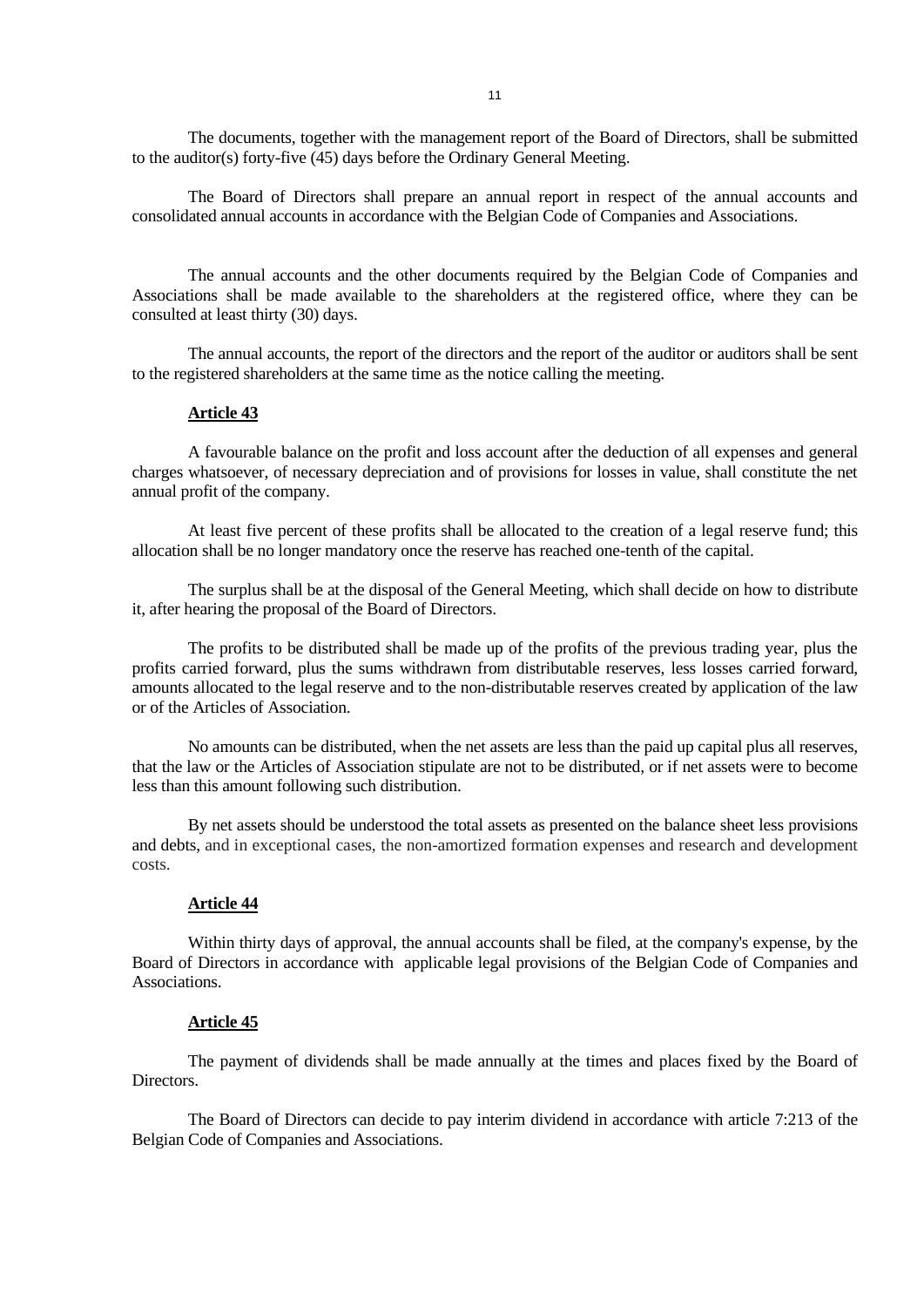### **CHAPTER VIII - WINDING UP, LIQUIDATION**

## **Article 46**

The General Meeting of shareholders constituted under the conditions required to modify the Articles of Association, can decide to wind up the company at any time.

If, due to losses, the net assets are reduced to an amount less than one-half of the capital, the General Meeting of shareholders shall be convened within at least two months of the date of the losses becoming known or of the time at which they should have become known, in order to consider the possible winding up of the company or other measures set out in the agenda to ensure the continuity of the company, as the case may be.

The Board of Directors shall justify its proposals in a special report made available to the shareholders, as the law requires.

If the net assets are reduced to an amount less than one-quarter of the capital, the winding up can be decided by one-quarter of the votes cast at the meeting, without taking into account the abstentions in the nominator and denominator.

If the net assets are reduced to less than the legal minimum, any interested party can apply for the winding-up of the company at the Court having jurisdiction; the Court can give the company a binding period of time to put the situation in order.

## **Article 47**

In all cases of the winding up of the company, the General Meeting shall designate one or more liquidators, shall determine their powers and their remuneration (if any). Should this decision fail to be taken by the General Meeting, the liquidation shall be carried out by the Directors in office, who will constitute the liquidating board.

Every year the liquidator(s), or the Directors responsible for the liquidation, shall submit the results of the liquidation to the General Meeting with an indication of the causes which have prevented the liquidation from being completed.

#### **Article 48**

After paying all debts and charges of the company and reimbursing the paid up registered capital, the balance shall be shared in equal parts by all the shares.

### **CHAPTER IX - GENERAL PROVISIONS**

### **Article 49**

For the execution of these Articles of Association, all registered shareholders, directors, auditors, liquidators, domiciled in another country shall elect domicile in Belgium, failing which they shall be deemed to have elected domicile at the registered office.

### **Article 50**

On matters not covered by these Articles of Association, the Belgian Code of Companies and Associations shall be taken into account.